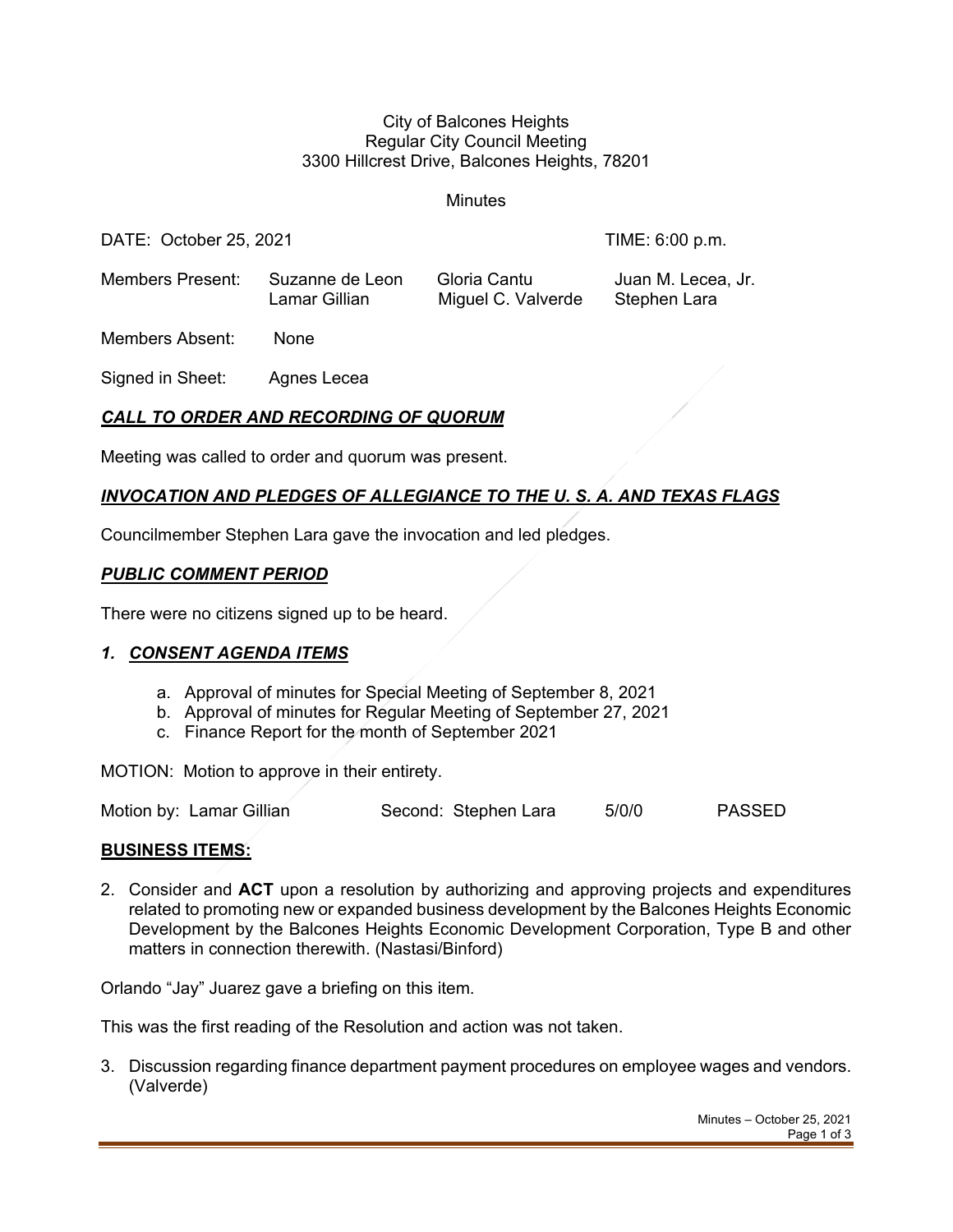Councilmember Valverde stated his concerns to make council aware and to work on resolving problem. There was a consensus that it should be discussed in executive session with proper agenda language.

4. Strategic Plan Update, discussion, and questions. (Valverde)

Update of pending issues –

- City Code of Ordinances
- Park Master Plan
- Fredericksburg Rd. Control of Road and Striping
- Dark Spots in Residential Area
- Community based Neighborhood Watch Program
- Proposal transmitted to COSA
- Dr. Lewis follow up meeting
- 5. Discussion and possible ACTION to revise/update Ordinance 97.34 Materials and Construction. (Valverde)

Councilmember Valverde stated his concerns with requirements for driveways and offered recommendations to amend ordinance.

There was no action taken on this item.

6. Discussion regarding procedures on abatement of nuisance and update on empty lot on Gentleman. (Valverde)

This item was postponed until the Director of Community Development is present.

- 7. Economic Development Report. (Lorenzo Nastasi)
	- EDC did not meet
	- EDC/City Council Joint meeting will be held October 27th
- 8. Finance Committee Update. (Gillian)

Councilmember Gillian gave update on finance meeting held prior to the council meeting.

- 9. Department Reports and Q&A (Police Department, Fire Department, Community Development, Finance, and Economic Development & Public Affairs*)*
	- PD Statistics, Shifts, Investigators, Crime Watch
	- Veteran's Event Planning Meeting
	- Jazz Fest December 3rd

### *ANNOUNCEMENTS AND REQUESTS:*

10. Announcements by City Administrator

• VIA (Crossroads Blvd.)